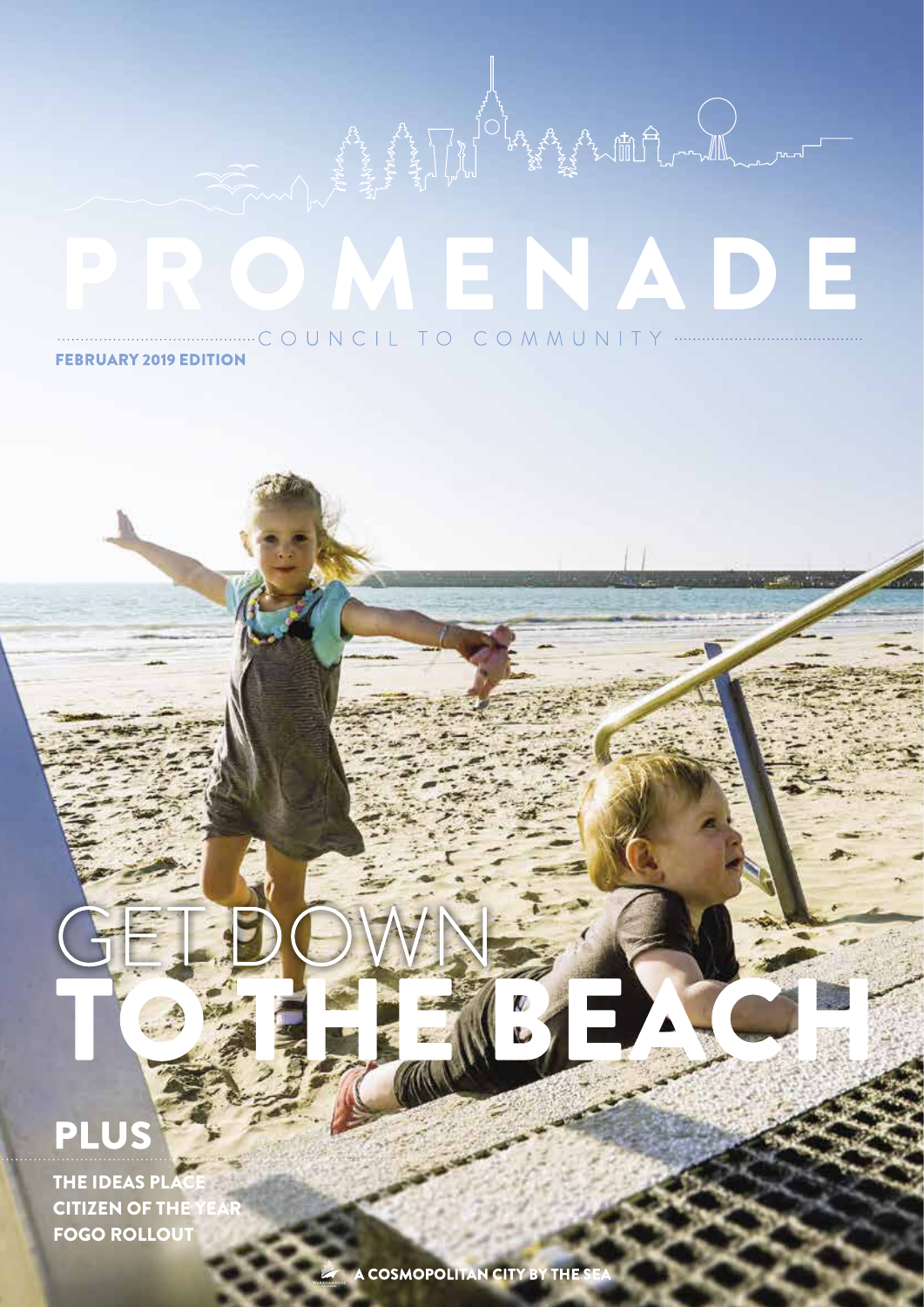## BETTER ACCESS. LONGER LASTING

In a first for the city, beach access improvements at Worm Bay and the Yacht Club carpark have been constructed using a fibreglass reinforced plastic (FRP) structures instead of traditional timber.

These materials will greatly extend the life of both assets.<br>A new staircase at Worm Bay links the hese materials will greatly extend the life of both assets.

beach to the promenade and the Worm Bay carpark.

The improved construction techniques use deep screw pile footings to prevent damage to the footings, sandbags to stabilise the dune and new slip resistant composite FRP grating decking.

## KEEPING YOUR COOL IN THE HEAT

Heat kills more Australians than any natural disaster.



Heat can cause illnesses such as heat cramps and heat exhaustion which can lead to the life-threatening condition, heatstroke. Heatstroke is fatal in up to 80 per cent of cases.

Those most at risk are older people, young children and people with a medical condition.

Survive the heat this summer with these five simple tips:

- Drink plenty of water
- Never leave anyone in a car
- Stay somewhere cool
- Plan ahead
- Check in on others

If you or someone you know is unwell call NURSE-ON-CALL on 1300 60 60 24 for 24-hour health advice or see your doctor. In an emergency, call 000.



At the Yacht Club carpark, a new access ramp has been constructed to provide easier beach access for a range of users, including emergency services.

The design of the ramp enables the sand and sea water to form a natural level which means less maintenance is needed.

Warrnambool City Council Director City Infrastructure Scott Cavanagh said that the FRP material was as strong as steel and had a 50 year lifespan.

"It is the first time we have used a treatment like this in Warrnambool, but it has been implemented successfully in other coastal locations around Australia," he said.

"In the dynamic coastal environment, FRP is a robust and durable material offering asset longevity, lower maintenance costs and efficient installation when compared with timber structures."

The Worm Bay access upgrade was funded by Council and the Victorian Government's Department of Environment, Land, Water & Planning of via a Public Access and Risk Grant.

The Yacht Club carpark access ramp upgrade was funded by Council.



## HELP MAKE WARRNAMBOOL MORE "AGE FRIENDLY"

The Warrnambool City Council is keen to find out how seniors get around the city, what activities they like doing and if there was anything that could be done to help them stay active and involved in the community.



ge Friendly Communities Project Officer Rebecca Nevin-Berger said that Warrnambool was aiming to be more "age friendly".

"Warrnambool is a great place to live at any age, but there is always more that can be done, especially for our older residents," she said.

"We want our city to be a place were older people live safely, enjoy good health and stay involved."

Council has received an Age-friendly Communities Grant from Department of Health and Human Services to help implement some of the feedback from the survey, and Ms Nevin-Berger said that there were also opportunities for clubs to get involved with the project.

"There is a club or group for just about everything in Warrnambool," she said. "In my opinion, people with a lifetime of experience and knowledge make the best club members. If you'd like to attract more seniors to your group, we would love to work with you.

"We're also establishing the Age Friendly Warrnambool Project Reference Group, so if you'd like to go beyond the survey and help lead some of these changes, please get in touch with us."

The survey is available online at www.yoursaywarrnambool.com.au Hard copies can be picked up from reception at the Archie Graham Community Centre in Timor Street.

The survey closes February 20.

For more information, or to express your interest in the reference group or as a club, call 5559 4800 or email rnevinberger@warrnambool.vic.gov.au.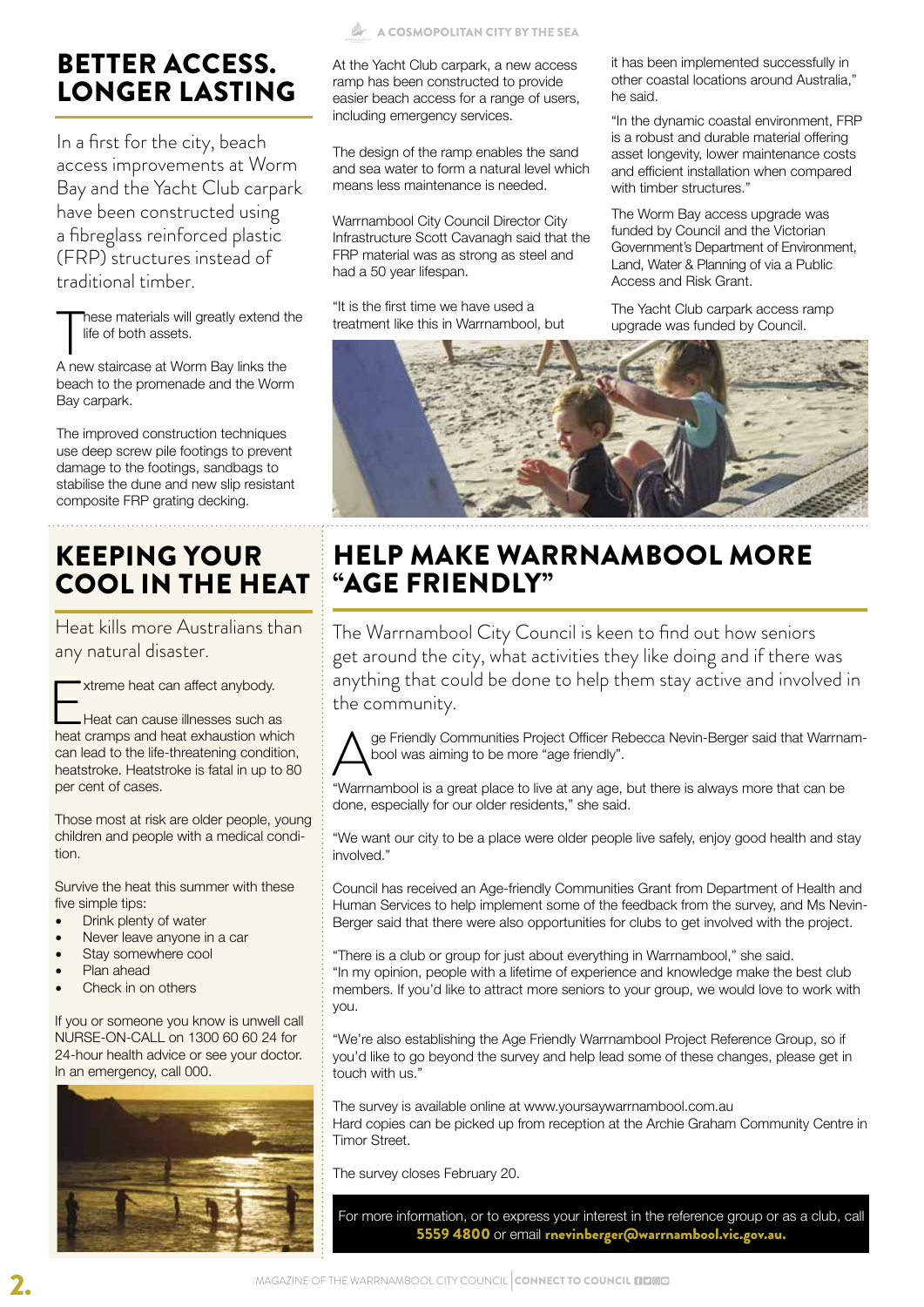

### RECOGNITION FOR WARRNAMBOOL'S TOP CITIZENS

A community leader who has dedicated countless hours to supporting two of Warrnambool's most loved cultural institutions is the recipient of this year's Citizen of the Year award.

etired humanities teacher Janet Macdonald has been recognised for her efforts on behalf of the Friends of Botanic Gardens and the Warrnambool Art Gallery.

Ms Macdonald is also president of the Warrnambool and District Historical Society.

"It's a terrific community we live in and there are lots of things you can get involved in," Ms Macdonald said.

"There are plenty of activities for retired people and since retiring I've been working with lots of great people."

Raised at Cooramook, north of Grassmere, Ms Macdonald's teaching career took her to other towns where she would enjoy their public galleries and gardens.

"Coming home to Warrnambool I really appreciated our botanic gardens and art gallery," she said.

"I have a very fervent band of friends who have nominated me for a few awards which I get embarrassed about but I am very honoured."

The Australia Day awards also recognise Caitlin Garner as Young Citizen of the Year, Edward White, Colleen Hughson and Valerie Carter as Local Achievers and the Small Things Festival as Community Event of the Year.

### THE EARLY BIRD GETS THE CHOCOLATE EGG

Tickets for Flagstaff Hill's annual Easter celebration are now on sale, with big savings on offer for early bird ticket purchasers.

ay on the Hill will include live music, pub and food stalls, farm animals, face painting, kids craft activities and cannon firing on Easter Sunday, April 21.

It's also home to probably the region's largest egg hunt, with 10,000 Cadbury eggs to be found.

Flagstaff Hill Village Activation Coordinator Nicky Suter encouraged people to prepurchase their tickets to avoid queuing up on the day.

"We had 800 people lining up on the day last year," she said.

"Easter is about relaxing and having fun, not about waiting in line.

"Book between now and April 1 to save 20 per cent on tickets.

### 179 NEW FREE ALL DAY PARKING **SPACES**

It could be a case of new year, new and better regular parking space for some people.

ne of Warrnambool's largest car parking upgrades in years has been completed.

The newly expanded Warrnambool train station carpark provides 179 additional free all day spaces.

The works, which also include new CCTV cameras and lighting upgrades, were funded by the Victorian Government's Road and Rail Minor Works Program.

Warrnambool City Council Mayor Tony Herbert said that as well as providing a better service to V/Line customers, the upgraded car park will give more choices to all CBD visitors.

"This is the largest single increase to Warrnambool's parking stocks in quite a while," he said.

"This site has been identified previously as being an excellent location to provide a large number of new parking spaces, and it's terrific to see the works completed.

"As the regional capital for more than 120,000 people, Warrnambool has an important role to play as a centre for transport. People using the Warrnambool train service to travel to Melbourne can feel more confident leaving their car parked for extended periods of time.

"With its close proximity to South West TAFE and the planned new library and learning hub, this carpark is great news for students too as well as CBD workers more generally."

The carpark can be accessed off Merri Street near Gilles Street or at the train station.

"You can also become a Flagstaff Hill member which includeds unlimited entry all year, including Day on the Hill and New Year's Eve on the Hill."

For more information and to purchase tickets or memberships, visit www.flagstaffhill.com

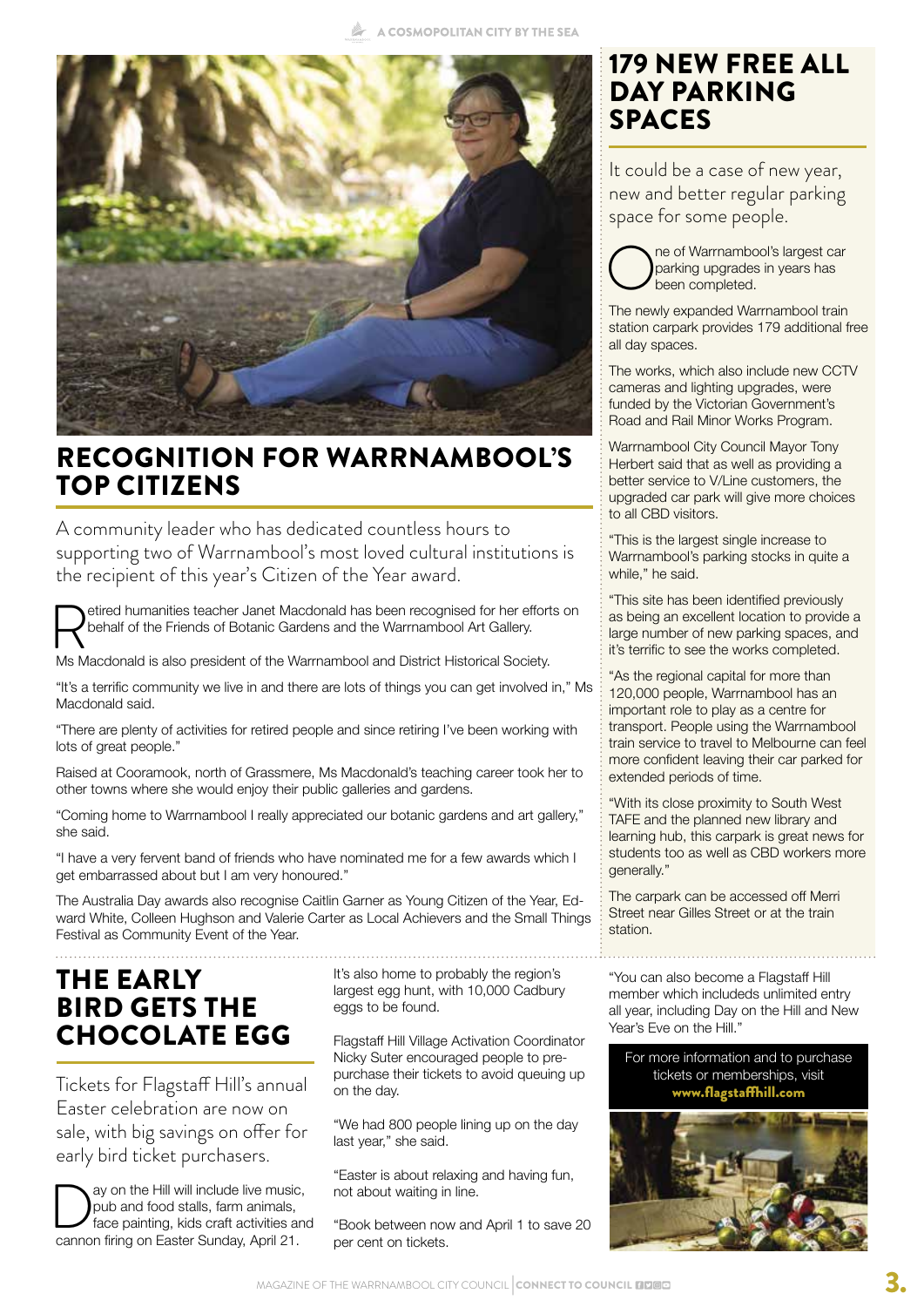## YOU MIGHT BE GETTING A CALL

Over February and March your household may receive a call from an independent market research agency, National Field Services.

This c<br>to council.<br>Council. his company has been commissioned to conduct a community satisfaction survey on behalf of Warrnambool City

Similar surveys will be undertaken across Victorian councils in the coming months.

The survey has been designed to assess Council's performance across a range of measures to identify ways to provide

improvement or more effective service delivery to residents.

The survey will involve about 400 interviews conducted among a representative sample of residents.

Key outcomes of the surveys are made available at www.knowyourcouncil.vic.gov. au

We appreciate you taking the time to assist National Field Services with your valuable feedback.

Please be assured that your details and individual responses are confidential. Only the overall results are shared with the Council.

If you have any questions, please don't hesitate to contact the Council's City Assist team on 5559 4800.



## LIGHTHOUSE THEATRE SEASON BEGINS

The Lighthouse Theatre's 2019 Theatre Season is off to a great start with the songs and times of Sam Cooke 'A Change is Gonna Come' on February 8 at 8pm.

From the same producer that brought the sell-out smash hit 'Tapestry' with Vika Bull<br>and Debra Byrne in 2018, this new show pays homage to one of the greatest song<br>writers of all time: Sam Cooke. and Debra Byrne in 2018, this new show pays homage to one of the greatest song writers of all time: Sam Cooke.

The performance intertwines theatre with musical performance in a spell binding way and the story is told by none other than ARIA-award winning artist Gary Pinto. Gary is well known from his time in CDB, as well as the vocal director on X-Factor and brings new life to Sam's legacy.

Another great show to put in the calendar is former Australian Crawl front-man James Reyne's A Crawl to Now. Returning to Warrnambool after last year's success, James is joined by Josh Owen on guitar, and it will feature songs selected from over twenty albums including 'The Boys Light Up', 'Reckless', 'Beautiful People', 'Lakeside', 'Daughters Of The Northern Coast', 'Fall Of Rome', 'Hammerhead', 'Motor's Too Fast' and 'Slave'.

Tickets for both performances are available at www.lighthousetheatre.com.au, by calling 5559 4999 or by visiting the box office.

## FOGO ROLLOUT FAST TRACKED

All Warrnambool households are expected to receive a fortnightly Food Organics Garden Organics (FOGO) kerbside collection by July 2019.

\$300,000 grant from the Victorian Government has allowed the planned rollout of FOGO in Warrnambool to be fast tracked.

FOGO allows food and garden waste to be processed separately from rubbish, which costs less money and is better for the environment.

Households receive a green-lidded wheelie bin that is collected fortnightly as well as a kitchen caddy and compostable liners to collect their FOGO material.

Warrnambool City Council Mayor Tony Herbert said that he was looking forward to seeing the bins in use throughout the municipality.

"This is great support from the Victorian Government to help fund an important project that will significantly reduce the amount of waste going to landfill," he said.

"There's a lot of excitement in the community about the FOGO collection.

"One of the most common questions I receive from residents is "when will I get a FOGO bin at my house" so I'm very pleased that we now have more surety around the rollout schedule."

FOGO sees organic material from Warrnambool households collected and turned into compost rather than going into landfill.

Approximately 45 per cent of material in the average household rubbish bin is FOGO material.

Diverting FOGO from Warrnambool's garbage bins has the potential to reduce the city's greenhouse gas emissions by 4000 tonnes of CO2 e (carbon dioxide equivalent) annually. This equates to removing 857 cars off the road every year.

Residents that haven't already been contacted will receive a letter in the coming months fully explaining how FOGO works and indicating when their collection will start.

For more information about FOGO, visit www.warrnambool.vic.gov.au/FOGO.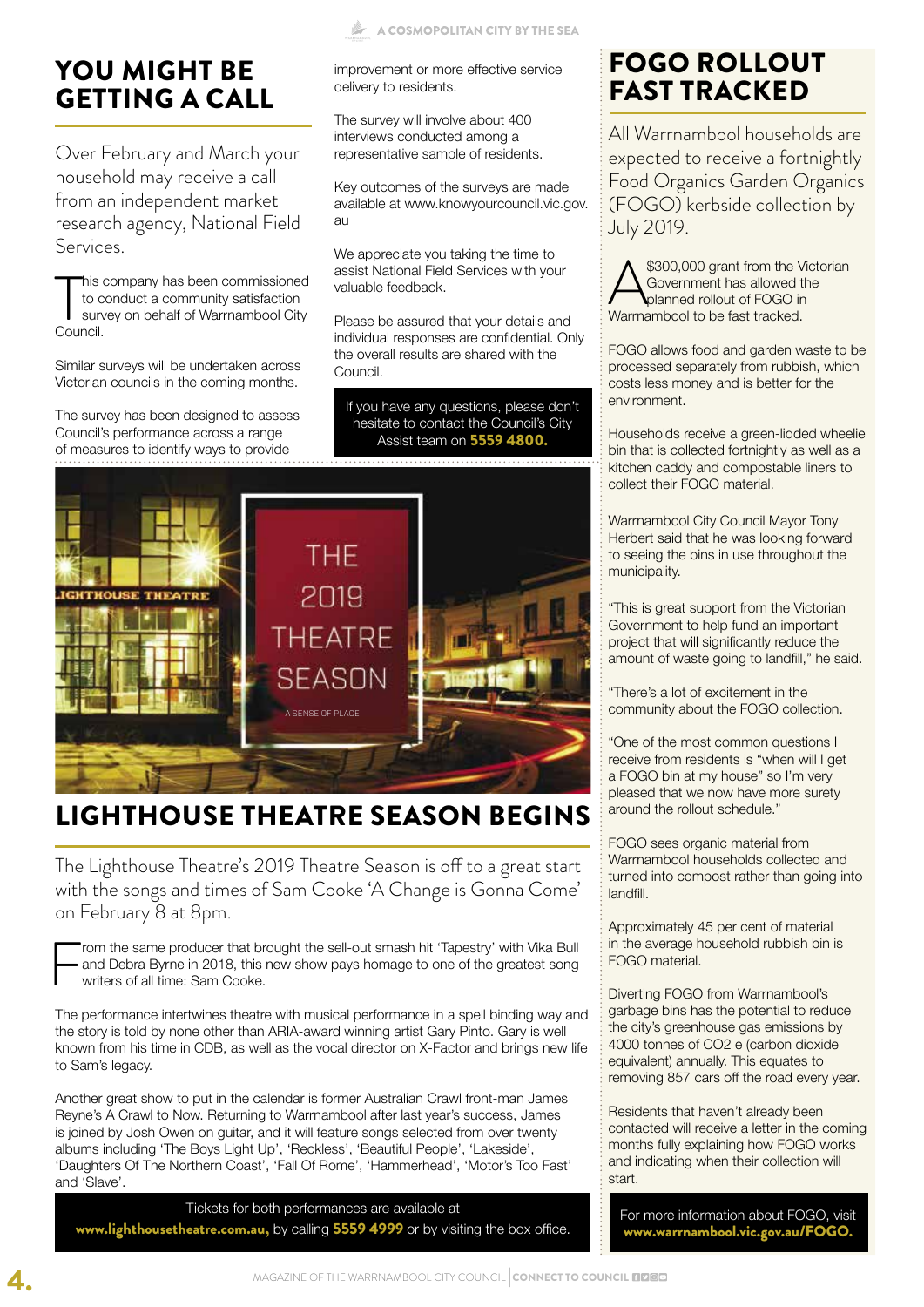#### A NEW HOME FOR PETANQUE IN **WARRNAMBOOL**

Warrnambool's first official petanque facility has officially opened on Pertobe Road.



### WHAT'S YOUR BOLD BUSINESS IDEA?

Fletcher Jones isn't a name that necessarily comes to mind when the term "start-up" is used, but Gareth Colliton, of the newly formed Ideas Place, says he is a prime example.

The approach that Fletcher Jones took with his business translates very well to today's start up space," he said.

 "It was 101 years ago that he had the good idea to sell trousers off the shelf rather than made to order, forever changing the way we purchase our pants!

 "Fletcher Jones not only influenced the way we buy clothing but he changed the fabric of Warrnambool forever.

"From Nobel Prize winners John Eccles to fashion icon Lisa Gorman, Warrnambool continues produce incredible people with fantastic ideas."

The Ideas Place will fittingly be launched at the Fletcher Jones Factory on February 7 at 5.30pm, with guest speaker Quiksilver Global Creative Director Simon Buttonshaw.

The event will also shine a light on three of the region's newest entrepreneurial fashionistas, Alexis Steere from Albeco, Erin Grigg from Always and Belinda Pitt from Cat Street.

Mr Colliton said that everyone has at least one good idea for a new invention or business and that the difficult part is recognising its potential and taking the first steps to bring it to life.

"If you've already got your good idea, congratulations, that's probably the hardest part done," he said.

"We are here to help you go from being someone with a good idea to being the founder of your very own start-up business."

S imilar to lawn bowls and bocce, petanque sees teams score points by throwing their boules as close as possible to a target jack.

The playing area, known as a piste, was constructed from recycled plastic. The piste has a sandstone base with a layer of quartz on the surface.

Warrnambool City Council Mayor Tony Herbert said that petanque was a great game that everyone can play.

"Petanque is a fun, social game with no expensive equipment required," he said.

"There aren't too many sports that grandparents can play with grandkids, and I think this shows that petanque as much as anything is a game that people of all ages and athletic abilities can get involved in and enjoy together."

An informal group has been playing regularly in Warrnambool since 2016, with member Alan Pritchard saying that he was very happy with the new facilities.

"It's a magnificent piste. I've played on pistes all around the place and overseas and this is really good," he said.

"Up at Halls Gap, before I moved to Warrnambool, we used to run two tournaments a year getting up to 90 players from Victoria and interstate. I'm not sure if that will happen here, but now we've got somewhere to start.

"The visibility of the piste here will help grow the game. I think when people see what's happening, hopefully they'll want to get involved."

> The government-backed initiative includes a series of events and workshops with local and national experts in the business start-up space.

> "If you have a great idea, this is a lowstress, supportive way to dip your toe and see if it's something you want to pursue."

> Funded by LaunchVic, the Ideas Place is a Warrnambool City Council initiative in partnership with Runway, the Moyne and Corangamite Shire Councils, Deakin University, South West TAFE and the Food and Fibre Council.

> > For more information visit www.theideasplace.com.au

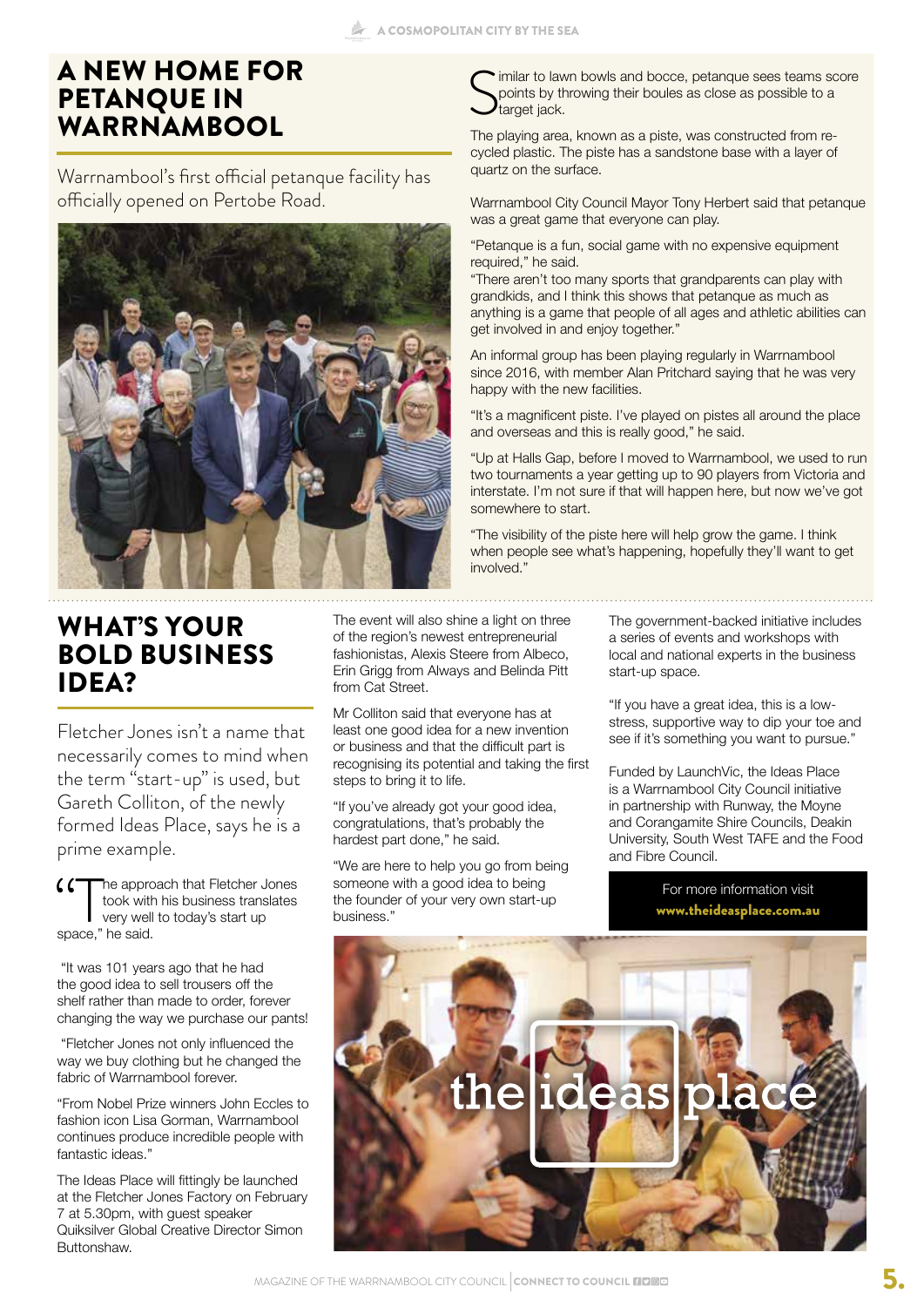## THE LOWDOWN ON BOILING DOWN ROAD

Boiling Down Road in the city's east is undergoing a major upgrade.

**Warrnambool City Council Director City Infrastructure Scott** Cavanagh said the 1.2km section of road was due for an upgrade. Cavanagh said the 1.2km section of road was due for an upgrade.

"The volume of traffic using the road has greatly increased since the completion of the Horne Road and Aberline Road redevelopments.

"Over the coming years, Boiling Down Road will become an even more important connection for people looking to access the Horne Road business park and thousands of new residential properties in the city's north-east."

Boiling Down Road is closed, with the exception of local traffic, for the duration of the two-month works schedule.

Regional Roads Victoria, a division of VicRoads, has provided \$675,000 towards the project which will allow for two lanes of traffic between Gateway Road and Horne Road.

Council will contribute \$175,000 to complete the project.

#### FIRST OFF-GRID SOLAR SYSTEM GOES LIVE

A storage building in the Ozone car park has become the Warrnambool City Council's first off-grid solar powered site.

The<br>
an<br>
teams. The building is used as a work station and storage facility by Council's street cleaning and parks and gardens

The solar panels on the roof are capable of generating 4.32kW of power fed into two batteries with a combined storage capacity of 7kWh.

Building Services Officer John Medley said that the decision to use solar panels and battery storage was made for both



#### **Boiling Down Road by**

| 1. | The road is being widened from an average 4.5m wide     |
|----|---------------------------------------------------------|
|    | seal and gravel shoulders to a 10m wide seal            |
|    | which includes two 3.5m wide lanes                      |
|    | and sealed 1.5m shoulders.                              |
| 2. | Total road construction area is 11,660sqm               |
| З. | Works include 2,300m of new table drains and            |
|    | approximately 160m of drainage pipes                    |
| 4. | Rehabilitation of 16 driveway crossovers                |
| 5. | Using latest cement stabilisation techniques in the top |
|    | layer (1,400 cubic meters)                              |
| 6. | Up to 70 per cent of works being carried out by Council |
|    | and local contractors                                   |

Over 1000 cubic metres of on-site materia recycled/reused during construction

financial and environmental reasons.

"We were looking to install dedicated power at the building so we could make better use of the space," he said.

"It's rare that we have a building without its own power source, so we took the opportunity to look at all the options, and an off-grid solar system made the most sense.

"The batteries can power the building for about two or three days without any sun, and there's always the option to plug in a generator for periods if we really needed to.

"Solar and battery technology has reached a point where it is not only great for the environment, it is commercially sound too.

"Being able to use this space will save our workers a lot of time as they won't need to drive all the way out to the depot to pick up equipment. If they're working in the CBD, it can be stored here."

The system was supplied and installed by Leahy's Electrical.

## DETOX YOUR HOME

Do you have unwanted household chemicals cluttering up your garage or shed?

Detox your Home is your once a year chance to dispose of a wide range of chemicals responsibly and free of charge.<br>Detox Your Home will take place on Saturday March 2 at the South West Victorian Livestock Exchange on Caram Detox Your Home will take place on Saturday March 2 at the South West Victorian Livestock Exchange on Caramut Road, Warrnambool.

Items can be dropped off between 9am and 3pm. There's no need to register, just show up on the day.

For a full list of accepted items, visit sustainability.vic.gov.au/detoxyourhome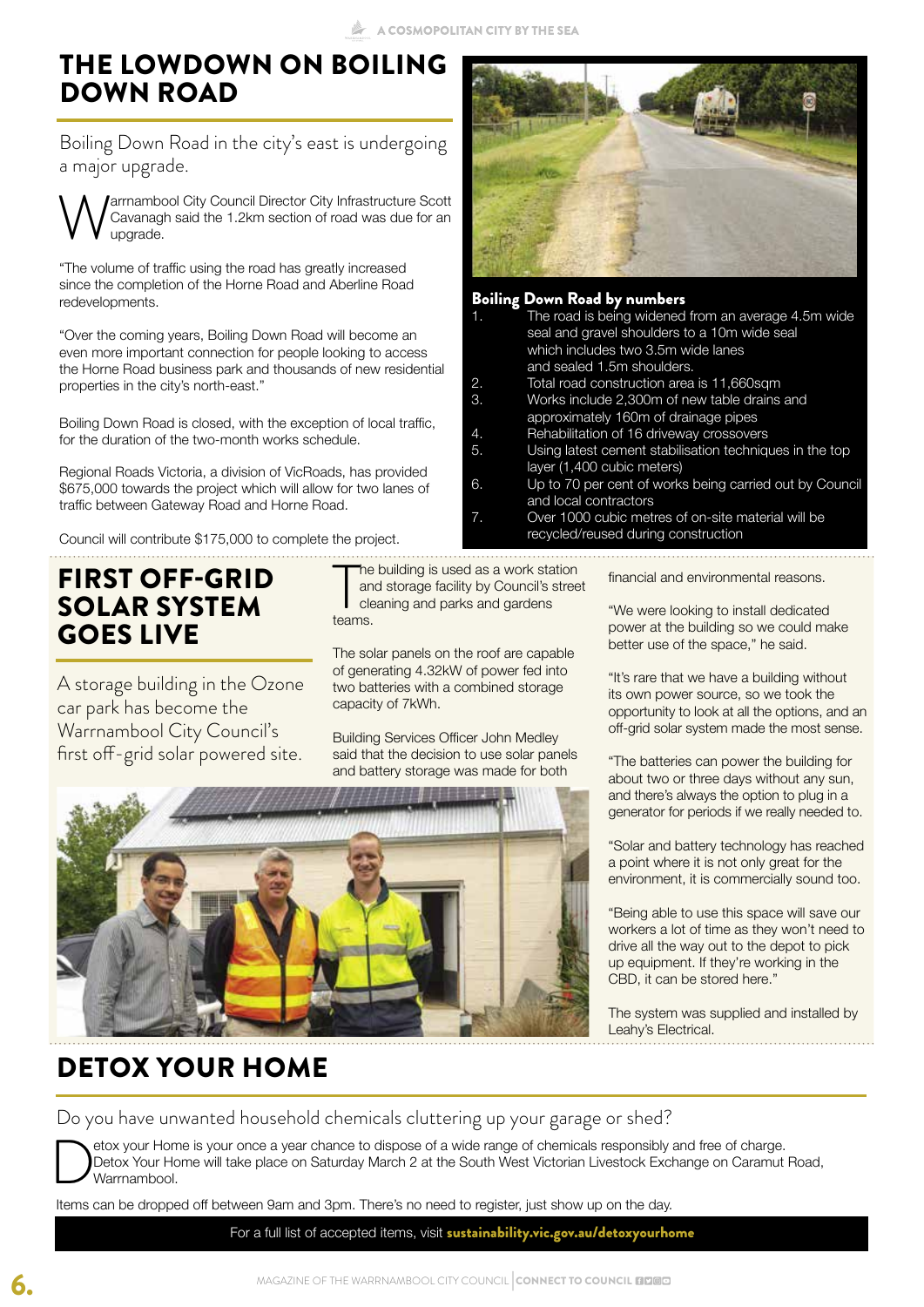#### A COSMOPOLITAN CITY BY THE SEA

## MINUTE WITH THE MAYOR

Last month I spoke to a couple holidaying from Echuca who were looking to buy a home in Warrnambool.

T hey loved the city and were keen to escape the 40-degree summer days of northern Victoria.

On another occasion, parents with young children holidaying from Melbourne commented to me that they gave their children more freedom to roam, wander and explore in Warrnambool than they would in the capital city.

And some locals looking after their grandchildren observed there were different activities on offer every day and many of these great activities were free. These encounters were a reminder to me of how beautiful and liveable our city is and how lucky we are.

As a Council we acknowledge that not everything is perfect and we are working on areas of our city that need attention but I have appreciated the observations by others of how great our city and its people are. Being positive about our City, celebrating what we have, but working hard to address our shortfalls is the space this council is pursuing with purpose. We've a big year of planning ahead and



some really exciting major projects coming up.

The upgrade of Reid Oval recognises the large role that sport plays in the life of many Warrnambool residents.

The new library and learning centre, to be situated at South West TAFE, will help address issues around education attainment and encourage lifelong learning for all and will contribute to Warrnambool building its reputation as an "Education City". We're the smallest city in Australia with both a TAFE and a university.

Warrnambool City Council is proud to continue to support these major and world class educational facilities for our city and region and for the education of our children.

There's plenty to look forward to and be proud of.

Cr. Tony Herbert, Mayor p. 0427 669 760 e. therbert@warrnambool.vic.gov.au

#### WARRNAMBOOL RESIDENTS ARE BEING ENCOURAGED TO HAVE THEIR SAY ON COUNCIL RATES AND SERVICES.

Council has opened an online survey which asks residents to evaluate Council services, whether funding shortfalls should be covered through a rate increase or whether they would prefer to see services cut.

The survey follows on from a<br>
commitment made by Council<br>
in December to consult with the<br>
community about a possible rate rise he survey follows on from a commitment made by Council in December to consult with the above the cap imposed by the Victorian Government.

The survey asks people to think about the value they place on Council services, everything from building roads and footpaths to care for the elderly and frail.

It then asks people to think about whether they value the service enough to pay a little more to cover any funding shortfall.

It also asks whether people would prefer to see services cut, rather than try to cover budget shortfalls. A print version of the survey is available at the Civic Centre, 25 Liebig Street.

Survey responses will be accepted up to 5pm, February 9.

The next stage of the consultation will include a workshop, to be held on February 23, at which a panel of up to 60 community members will consider the findings from the survey.

Council will use the findings of the consultation to inform a decision on whether to apply to the Essential Services Commission for a variation to the rate cap, recently announced at 2.5 per cent by the Minister for Local Government Adem Somyurek.

> To complete the survey go to www.yoursaywarrnambool.com.au

## CONNECT TO COUNCIL

Visiting us in person Civic Centre 25 Liebig Street Warrnambool Vic 3280 Open from 8.30am - 5pm, Mon–Fri.

Postal address Warrnambool City Council P.O Box 198 Warrnambool 3280 Telephone: 03 5559 4800

Live Chat Top right corner of www.warrnambool.vic.gov.au

**Website** www.warrnambool.vic.gov.au

Connect Warrnambool Get more from where you live www.connectwarrnambool.com.au

Have your say Find out how to have your say by vistiting www.yoursaywarrnambool.com.au

#### COUNCIL MEETINGS

#### **Monday, February 4**

5.45pm Warrnambool Civic Centre, 25 Liebig St

#### Cr. Robert Anderson

8 Casino Court, Warrnambool 0428 115 397 randerson@warrnambool.vic.gov.au 

Cr. Sue Cassidy 23 Nelson Street, Warrnambool 0417 438 470

scassidy@warrnambool.vic.gov.au

Cr. Kylie Gaston 308 Timor Street, Warrnambool 0437 623 715 kgaston@warrnambool.vic.gov.au

Cr. Tony Herbert, Mayor 20 Spence Street, Warrnambool 0427 669 760 therbert@warrnambool.vic.gov.au

Cr. Peter Hulin 1-3 Ponting Drive, Warrnambool 0428 411 169 phulin@warrnambool.vic.gov.au

Cr Michael Neoh PO Box 511, Warrnambool 0408 543 638 mneoh@warrnambool.vic.gov.au

Cr. David Owen 5 Kelp Street, Warrnambool 0419 615 887 dowen@warrnambool.vic.gov.au